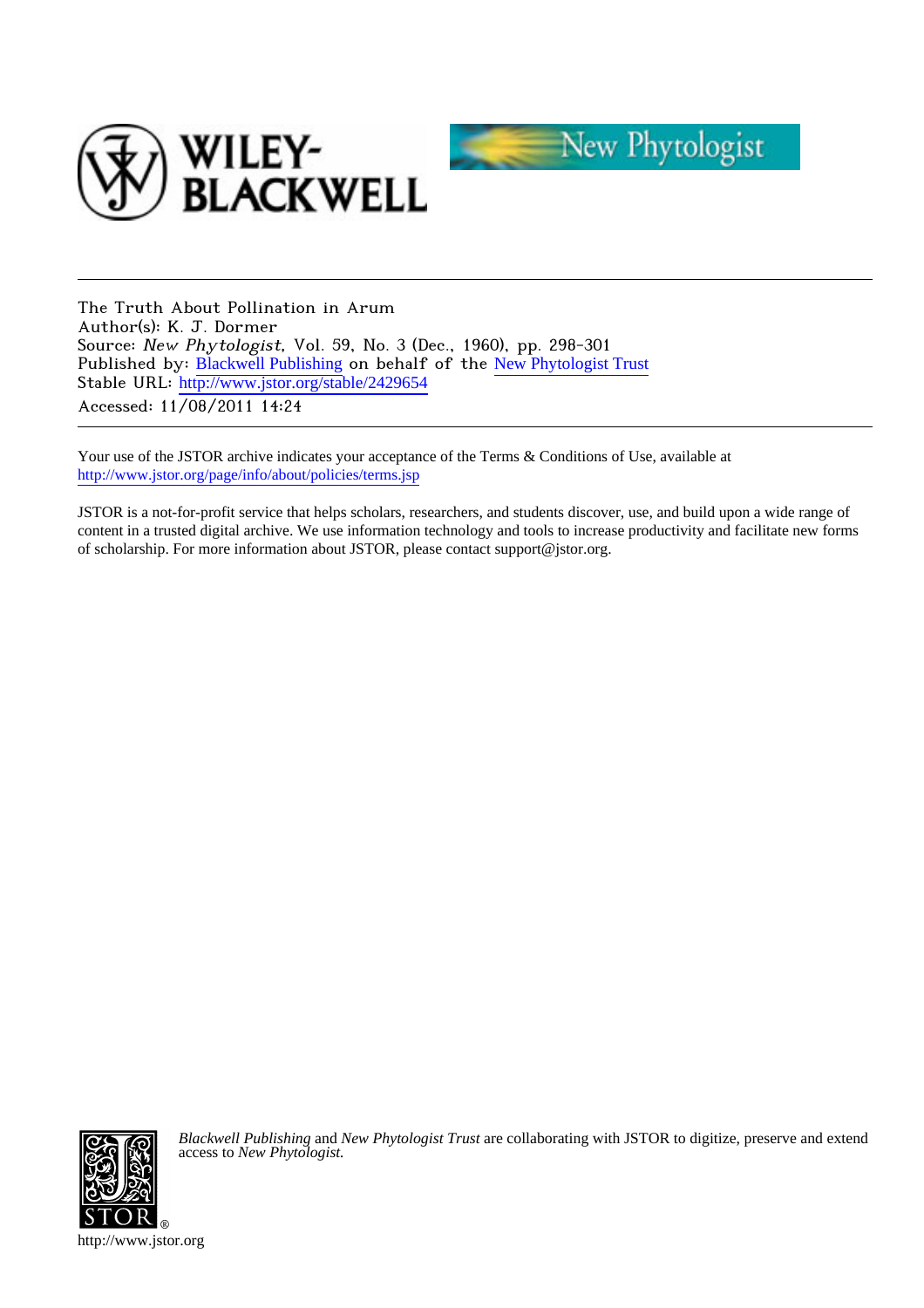# THE TRUTH ABOUT POLLINATION IN ARUM

## BY K. J. DORMER

Botany Department, University of Manchester

(Received 20 January 1960)

An elementary textbook of botany commonly includes an account of the pollination of Arum. The story which is generally told of the relationships between the inflorescence and its insect visitors is highly standardized. It has an established place in formal teaching and frequently appears also in expositions of a more popular character.

There can of course be no dispute regarding the arrangement of the principal parts of the inflorescence, but the usual explanation of the biology of pollination is quite incorrect. It suffers from the further disadvantage of being much less interesting than the real facts of the case.

English textbooks lay stress upon the pronounced heating of the inflorescence by its exceptionally rapid respiration, and also upon the presence of those curious bristles or tentacles which are usually regarded as sterile flowers. The resulting pollination story has three characteristic features. Insects come to the plant largely in search of shelter and warmth. They crawl into the basal bulb of the spathe, forcing the tentacles aside in the process. Insects are retained in the bulb by a mechanism similar to that of a lobsterpot, being unable to deflect the tentacles upwards.

These three assertions were completely disproved by the brilliant work of Fritz Knoll, an Austrian whose investigations seem to be unknown to most British botanists. Working in Dalmatia with Arum nigrum Knoll (1926) discovered a fascinating system of biological relationships. He made few observations upon  $A$ . maculatum, but his general principles evidently apply to that species also. The present short note may be useful in bringing Knoll's results before a wider public, but I hope that no interested person will think it unnecessary to look at his hundred pages of illustrated text.

The epidermis of the spathe plays a vital part in pollination. Whereas the outer epidermis is quite conventional, with a distinct cuticle and many stomata, the inner epidermis is highly specialized. Stomata are rare and cuticular development is so slight that a grain of sugar on the surface promptly plasmolyses the cells. From the tip of the hood down to the middle of the bulb every epidermal cell has a large papilla. These papillae are turgid and springy, and they all point downwards. The papillate epidermis carries numerous drops of oil. These are easily washed off with water; their natural state is seen only in dry preparations. When 'printed' on to a glass plate the drops remain unchanged for days. In the bulb, especially in its upper part, the inner epidermis has intercellular spaces communicating through the mesophyll and outer stomata with the external atmosphere. The lower part of the bulb has a non-papillate epidermis without oil.

The smell is produced by the tip of the spadix, and in A. nigrum resembles the smell of human excreta. The odour is strongest early on the first day of anthesis. Cut specimens standing in water never develop it properly.

Observations on wild plants at sunrise show that as soon as the air temperature begins to rise insects congregate in the vicinity, alighting in the first place on stones and vegetation within a radius of about 20 cm. The congregation consists of insects which normally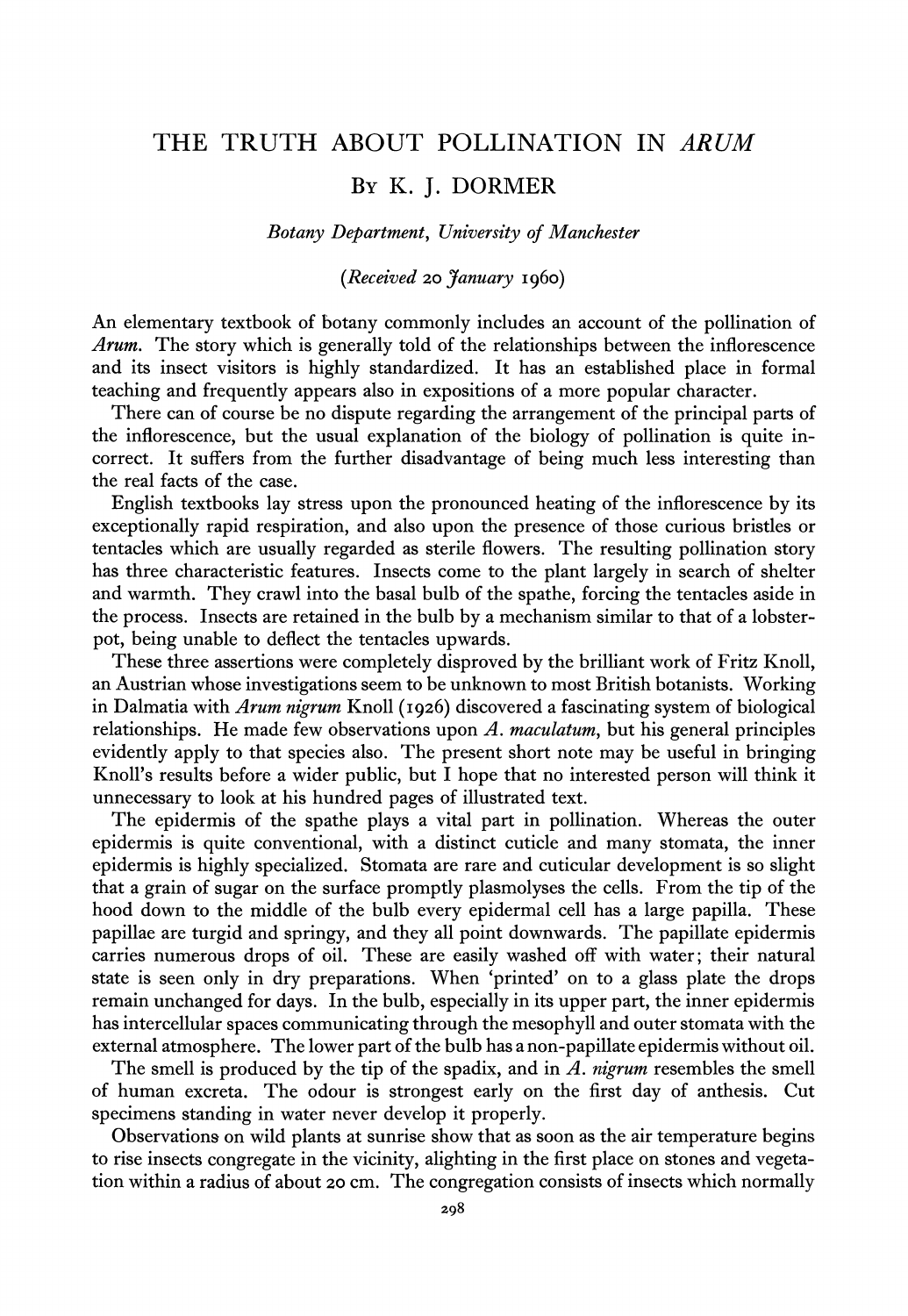## Pollination in Arum 299

feed on dung, but includes some species which will never get into the bulb. Presently some of the insects fly to the inflorescence and alight on it. They can walk freely over the outer surface, but any insect which ventures on the inner surface of the hood falls off, either immediately or after taking a few paces. One might expect that a winged insect which lost its foothold would fly away. In reality only the larger ones (the size of a housefly) can do so. Smaller insects take too long to get their wings into operation, and therefore fall into the bulb, passing between the tentacles, which are at this stage smooth and oily. The plant thus catches only the smaller insects attracted by the smell. Large ones often make an inspection and fly away. If they alight and fall off they generally become airborne very promptly. In the last resort the stiff tentacles will always save them from falling through into the bulb. No insect ever significantly deflects the tentacles and no insect ever walks into the bulb. Individual inflorescences vary considerably in the development and spacing of the tentacles, and the size of the largest insects trapped varies accordingly.

A comparison between the epidermal papillae and the claws of insects' feet reveals the impossibility of any firm grip by the claws upon a vertical or steeply sloping portion of spathe. It can be shown experimentally that the adhesive lobes which some insects also possess are quickly put out of action by minute quantities of oil. Insects placed on a piece of spathe at the critical angle are obviously aware of the insecurity of their position, moving their feet with unusual care and often also attempting to clean off the oil. At the edge of the spathe is a transitional zone across which the special properties of the epidermis become gradually more apparent; this is perhaps more effective, because more insidious, than a sharp boundary would be.

When an inflorescence which has caught insects is transferred in the early afternoon to an insect-proof chamber it is found that no insect escapes before nightfall. The behaviour of the prisoners can be studied by fitting a window in the side of the bulb. The amount of activity depends on the density of the population. The more crowded the bulb, the more the insects disturb each other; in average conditions they are always distinctly agitated. They can walk freely on the lower surface of the bulb, and can climb over the female flowers. Above that level there is no foothold, either on the walls or on the central column. Removal of the spadix and tentacles does not allow the insects to escape, but if the bulb wall itself be inverted, so that the papillae point upwards, then some insects can walk up the wall. In a crowded bulb there is enough traffic to remove most of the oil from the lower margin of the papillate surface, so that some insects find their range of movement increasing a little as time passes, but this process is never fast enough to liberate insects on the first day.

Two optical considerations contribute to the retention of insects within the bulb. Experiments in chambers with opaque or translucent walls show that insects do not attempt to use their wings unless a certain minimum volume of open space is visible to them. The bulb is below the critical size and is further obstructed by the organs inside it, while the hood makes it impossible for the captives to see the sky. Insects enclosed in a glass tube with a central rod, reproducing the essential dimensions of the bulb, distribute themselves uniformly, even under unilateral illumination, so long as they are calm. But if the insects are agitated, by shaking the tube, or by over-crowding them, they become positively phototactic. In  $A$ . nigrum actinometric tests show that illumination in the bulb comes predominantly from below.

Conditions in the bulb are favourable to the survival of the insects. The humidity is high, the system of intercellular spaces provides for ventilation, and the female flowers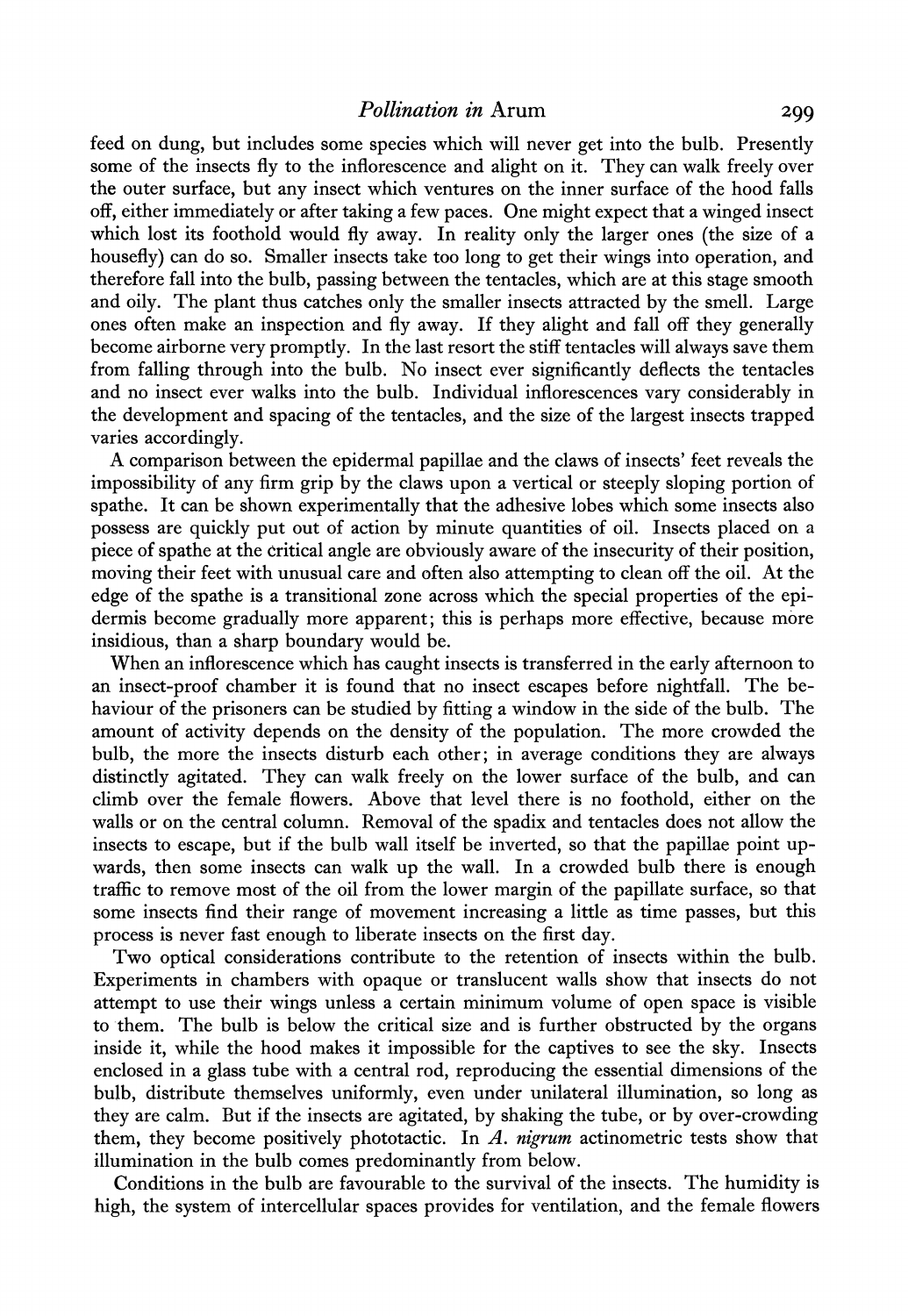#### 300 K. J. DORMER

supply water and some organic solutes. These conditions are important, because many of the flies are very delicate. In dry air some of them will not live  $12$  hours; to be effective pollinators they must remain active much longer than that. Congenial though conditions may appear, however, the behaviour of the insects clearly indicates that they would escape if they could. Usually there are some deaths in the bulb.

On the morning of the second day the appearance of the inflorescence is not much altered. There is no conspicuous wilting, but the scent is much weaker. The surfaces of bulb and hood remain unclimbable, but the whole inflorescence axis, from the floor of the bulb to the tip of the spadix, now offers a good foothold because the epidermal cells have crumpled. The insects walk up the column and usually take flight from the spadix. Sometimes they can cross over to the spathe where it is in contact with the spadix and where there has been enough friction between the two organs to damage the papillae and create a safe standing-place.

The attraction of insects to the plant was investigated by using artificial inflorescences made of glass. Each model had a hood approximating to the natural shape, but instead of a bulb there was only a pair of concentric tubes. Retention of the catch depended upon two things: the dusting of the glass with talcum powder to produce an unclimbable surface, and the use of a black paper sleeve to ensure that in the base-tube the main lighting should come from below. The models had no tentacles, nor any constriction at the base of the hood. In a position corresponding with that of the natural spadix various objects could be placed to act as allurements.

A model fitted with a roll of filter-paper dipped in a mixture of glycerine and stale blood catches an assortment of corpse-feeding insects. A model fitted with a natural first-day spadix catches the same dung-feeding species as a real plant, and in about the same proportions. Prior to capture these insects behave just as they would in the presence of an inflorescence. The model is less malodorous than the real thing, and takes a smaller catch. Having no tentacles it sometimes captures an insect too large to enter a natural bulb.

A model with an older, scentless, spadix catches nothing. Two scented models close together catch more than they would separately; two non-scented ones close together catch nothing. A non-scented model will catch insects if it stands close beside a scented one. The hoods of the models being interchangeable, experiments can be made with hoods of the natural dark purple or with white hoods. The purple spadix can be left visible or it can be masked with a white sheath. These colour differences have no perceptible effect upon the nature or size of the catch.

To test the hypothesis that insects enter in search of warmth and shelter a model can be fitted with an electric heater. Heated models make no significant catch, though scented controls prove that suitable insects are abundant in the vicinity. In nature insects which approach a plant late in the day and are overtaken by darkness while they are still sitting on surrounding objects do not make any special effort to enter the bulb. They often pass the night in the open, even though the spadix is still scented and even though their presence in that place is obviously a response to the presence of the plant.

The conclusion must therefore be that the attraction of insects from a distance is entirely due to the scent of the spadix. The subsequent behaviour of the insect is certainly influenced by visual factors, because with models most insects alight on the unscented glass hood, not on the scented spadix. Colour, however, seems to be unimportant.